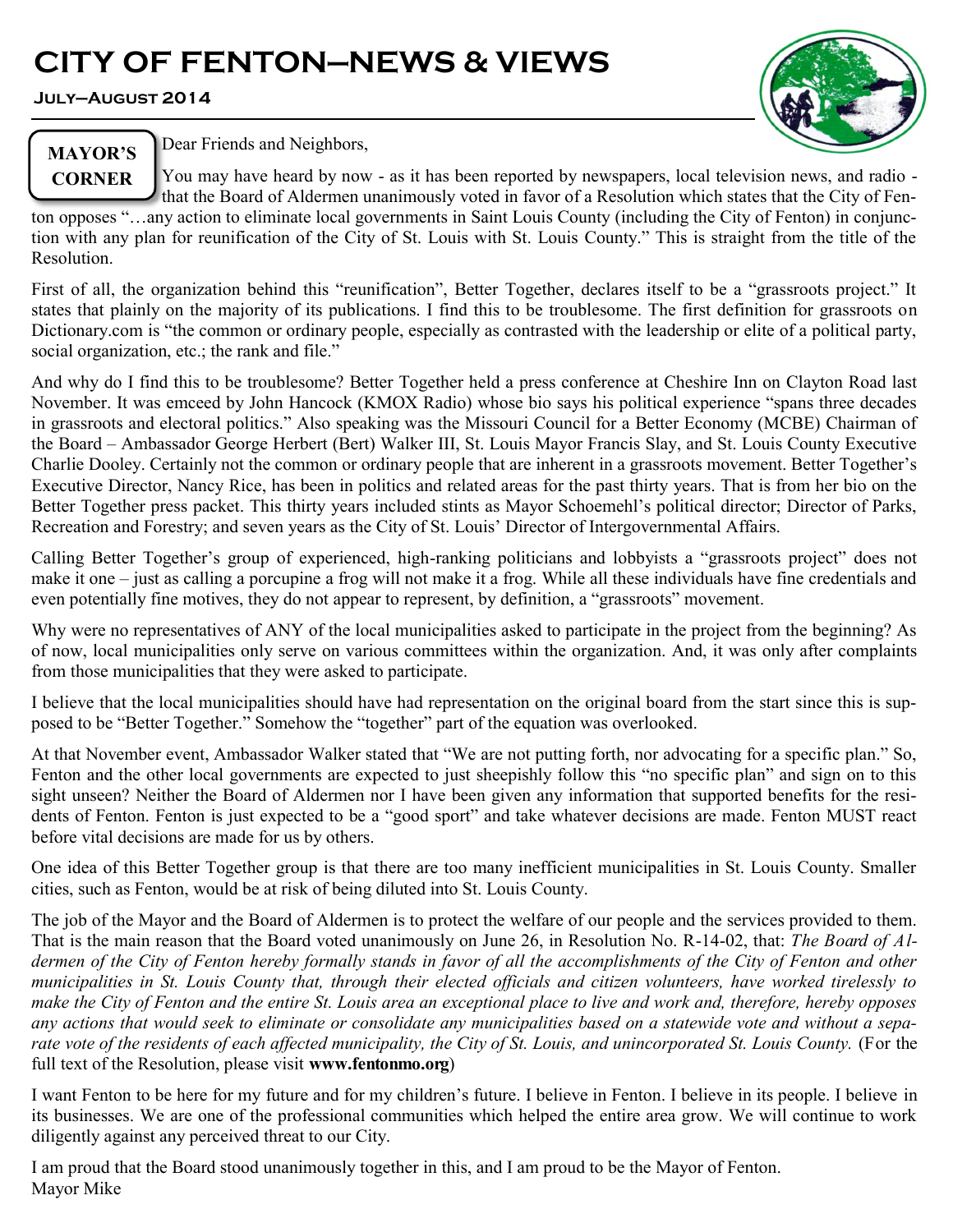July—August 2014

# **PLANNING & ZONING COMMISSION PUBLIC HEARING**

On **Wednesday, August 6, 2014,** the Planning & Zoning Commission will hold a Public Hearing at **7:00 p.m.** during their regularly scheduled meeting at City Hall to consider the following:

#### **OLD BUSINESS:**



**NEW BUSINESS:**

- A Petition by Pancal Hitzert, LLC, to subdivide a 30.8 acre lot located at 2171 Hitzert Court into two lots. The property is zoned "IP-1" Industrial Park – Light, Medium, Industry, Distribution, Assembly, Warehousing District.
- A Petition by David J. Cissi to amend Section 445.040: Other Exceptions and Rules of the Zoning Code to allow for above-grade dwelling spaces to project into the required yard area.

#### **SITE PLAN REVIEW:**

 A Petition by Rickermann Holdings, LLC, for Site Plan review of a proposed building addition at 2526 Cassens Drive. The property is zoned "IP-1" Industrial Park – Light, Medium, Industry, Distribution, Assembly, Warehousing District.

For more information, please call Community Development at (636) 349-8110.

# **MOSQUITO CONTROL**

Summer is here! Here are some ways to reduce the mosquito population in your neighborhood.

- Eliminate standing water sites where mosquitoes can breed.
- Clean out clogged rain gutters and downspouts so they won't hold water.
- Empty, clean and refill birdbaths on a weekly basis.
- If you have a pool, make sure the cover isn't holding water and breeding mosquitoes.
- Keep in mind that mosquitoes nest in vegetation and other protected places; keep the grass cut and bushes trimmed.

# **NEW BUSINESS CORNER**

The following businesses have applied for an Occupancy Permit and are planning on calling Fenton "home":

# **Directions St. Louis, LLC**

767 Gravois Road, Suite A *(tour sales for retirees)*

**Mercy Pharmacy**

1203 Smizer Mill Road, Suite 101 *(pharmacy)*

# **UPDATES: LOCAL CONSTRUCTION**

#### **MSD PROJECT**

Restoration work is ongoing through Fenton City Park. Work will soon begin for the tunneling under Ferry Street. To accommodate the tunneling operations, Ferry Street will be



closed at Water Street for a minimum of 30 to 60 days. Information signs will be placed in advance of the closure. A detour route will be set up directing motorists around the construction.

#### **STREET SLAB / SIDEWALK REPAIR**

Work will be starting soon in the Woodridge Subdivision to replace concrete slabs. Please be patient while work is being performed.

### **LA PALMA GRATE**

The storm grate on La Palma at San Sebastian will be replaced beginning in the next week or two. During construction, La Palma will be closed at San Sebastian in order to expedite the construction work. Residents will be able to access their homes from Villa Gran Way.

# **AMERENUE PROJECT**

AmerenUE is planning to start a project in the San Simeon Subdivision. They will be performing maintenance on the underground utility lines. Residents within the area of work will notice locate markings on the street and lawn areas indicating locations of existing utilities.

# HN FABICK COMMUNITY SERVICE AWARD NOMINATIONS

FOR DETAILS, SEE PAGE 3



# **SALES TAX REDISTRIBUTIONS TO ST. LOUIS COUNTY FOR JUNE 2014**

| "A" Sales Tax Summary |                                                                           | "B" (Pool) Sales Tax Summary |                      | <b>Combined Sales Tax Summary</b> |                      |
|-----------------------|---------------------------------------------------------------------------|------------------------------|----------------------|-----------------------------------|----------------------|
| Generated             | <b>Redistributed</b>                                                      | Generated                    | <b>Redistributed</b> | Generated                         | <b>Redistributed</b> |
| \$424,334             | $$203,779$ (48.0%)                                                        | \$163,117                    | \$158,625(97.2%)     | \$587,452                         | \$362,403(61.7%)     |
| $-1$ $-1$             | $\mathbf{r}$ is the second and the fill and $\mathbf{r}$ and $\mathbf{r}$ |                              |                      |                                   |                      |

The total amount redistributed for 2014 is \$1,544,108 (64.9%).



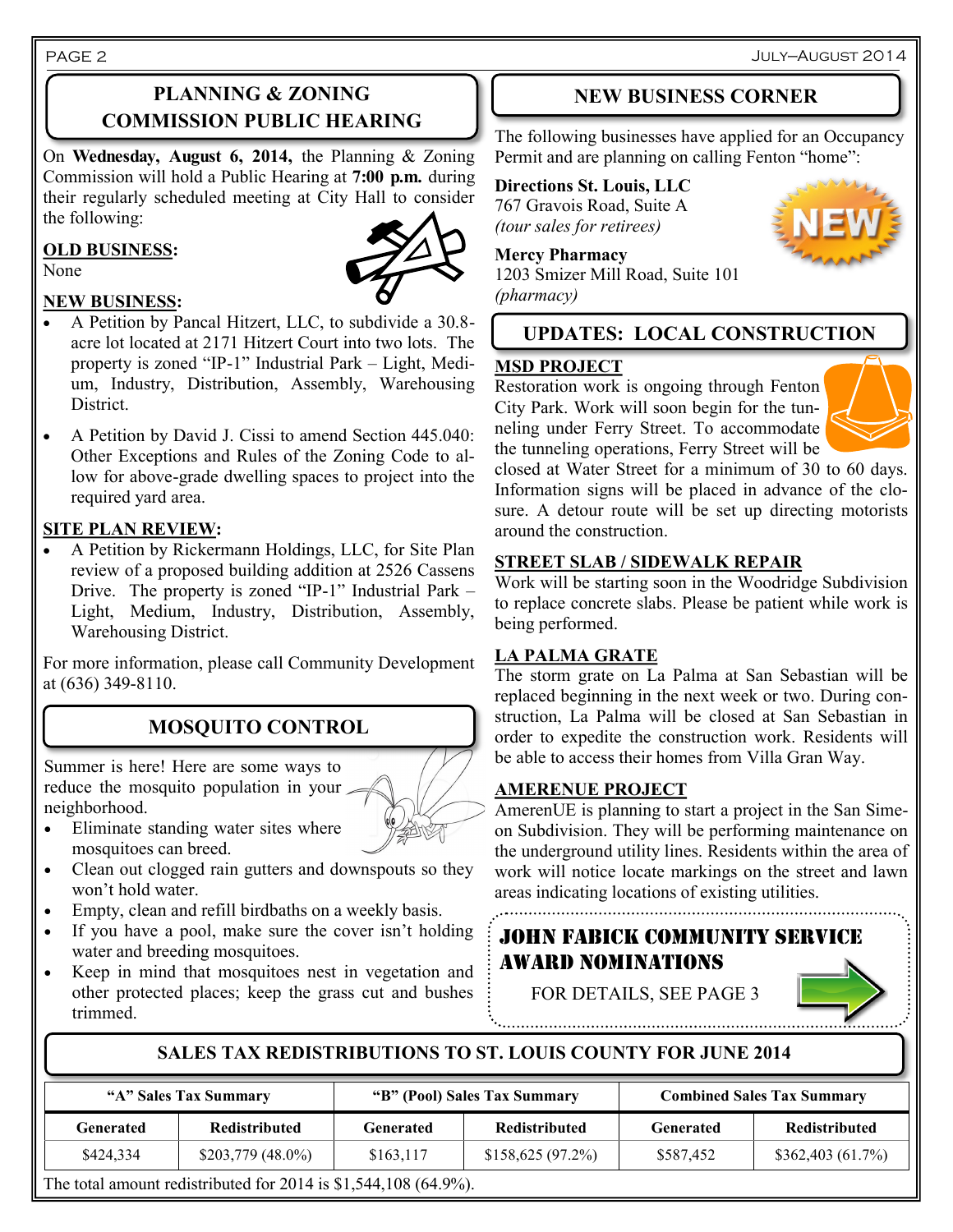#### PAGE 3 July—August 2014

# **ST. LOUIS COUNTY POLICE—FENTON PRECINCT FENTON HISTORICAL SOCIETY**

#### **TRIVIA NIGHT**

So you think you're smart? Maybe you're a sports geek. Maybe you're a history buff. Maybe you don't care and just enjoy hanging out, having a good time and enjoying free beverages.

Regardless, everyone is invited to attend the Trivia Night hosted by the Fenton Precinct to benefit Missouri Special Olympics. The event will take place at Andre's West Banquet Facility in Fenton on Friday, August 22 starting at 6:30 p.m. A table of 10 costs \$180, or sign up individually for \$20 and we will put you with a table. Don't worry – there are plenty of people that sign up as individuals. Your paid entry will cover your donation to Special Olympics and the OPEN BAR!

#### **To sign up contact Officer Dilks or Officer Weston at the Fenton Precinct 636-349-8120**

#### **COPS ON TOP**

August 14 through 17, the City of Fenton Officers will be teaming up with Shop 'n Save for Cops on Top. Cops on Top is an opportunity for police officers to raise money for Missouri Special Olympics. The Special Olympics Mission is, "to provide year-round sports training and athletic competition in a variety of Olympic-type sports for children and adults with intellectual disabilities, giving them continuing opportunities to develop physical fitness, demonstrate courage, experience joy, and participate in a sharing of gifts, skills and friendship with their families, other Special Olympics athletes, and the community." All Shop 'n Save stores in the area will be teaming up with local law-enforcement this weekend. City of Fenton officers will be at 45 Gravois Bluff Plaza between the hours of 10:00 a.m. and 6:00 p.m. Officers will be collecting donations and selling Law Enforcement, Torch Run Shirts.

> **Neighborhood Policing Officer: Officer Aaron Dilks (636) 349-8120, ext. 1123 Precinct Phone (636) 349-8120**



This is a busy time for the Society. Members are hard at work assembling our 2015 calendar, filling the pages with a wonderful assortment of historical photographs depicting Fenton as it appeared many decades ago. Advertising space is available for families, individuals and businesses at prices shown below:

\$15 – Patron/Sponsor with name only \$35 – Business Card Size \$50 – 1/3 Top or Bottom Border \$75 – Half Top or Bottom Border \$100 – 2/3 Top or Bottom Border \$150 – Whole Top or Bottom Border \$500 Entire Back Cover

At whatever level you're comfortable with, this would be a wonderful occasion as an individual, family or organization to support your Society in this



fundraising event. To take advantage of this opportunity or for additional information call us at 636-326-0808 no later than August 15.

The welcome mat is always out to welcome you to our wonderful museum. We're open on Wednesday and Saturday from 11 a.m. to 2 p.m. or for a private tour. And do join us for our monthly meetings held at 7 p.m. on the first Thursday of each month at #1 Church Street. Visit our website or call us:

> **www.fentonhistory.com (636) 326-0808**

# **NOMINATIONS SOUGHT FOR JOHN FABICK COMMUNITY SERVICE AWARD**

 Mayor Mike Polizzi and the Board of Aldermen are officially requesting nominations for the annual "John Fabick Community Service Award". This award was named in memory of Mr. Fabick for his dedication to our community and his corporate leadership.

 The City of Fenton recognizes that many of its residents, businesses and civic organizations contribute in a significant manner to the City each day, without reward or recognition. These include those that have brought honor upon themselves and the community through some outstanding accomplishment as well as service-minded volunteers who simply want to be involved in the community by serving on a City Board or Commission.

 To that end, the City has established a process that will allow for appropriate recognition of an individual, business or civic group, Board or Commission that has contributed a significant and useful service to the community.

 Actions being recognized must benefit the City of Fenton or its residents in some manner. The individual must live or be employed within the Fenton City limits and the business or civic group must be located within the City limits.

 Nomination forms will be available on July 1, 2014. To obtain a nominating form, contact City Clerk/Manager Diane Monteleone at (636) 343-2080. All nominations must be forwarded to the City Clerk/Manager at City Hall by September 30, 2014. The Mayor and Board of Aldermen will meet to review all nominations for a final decision. The award will be presented at the November Board of Aldermen Meeting.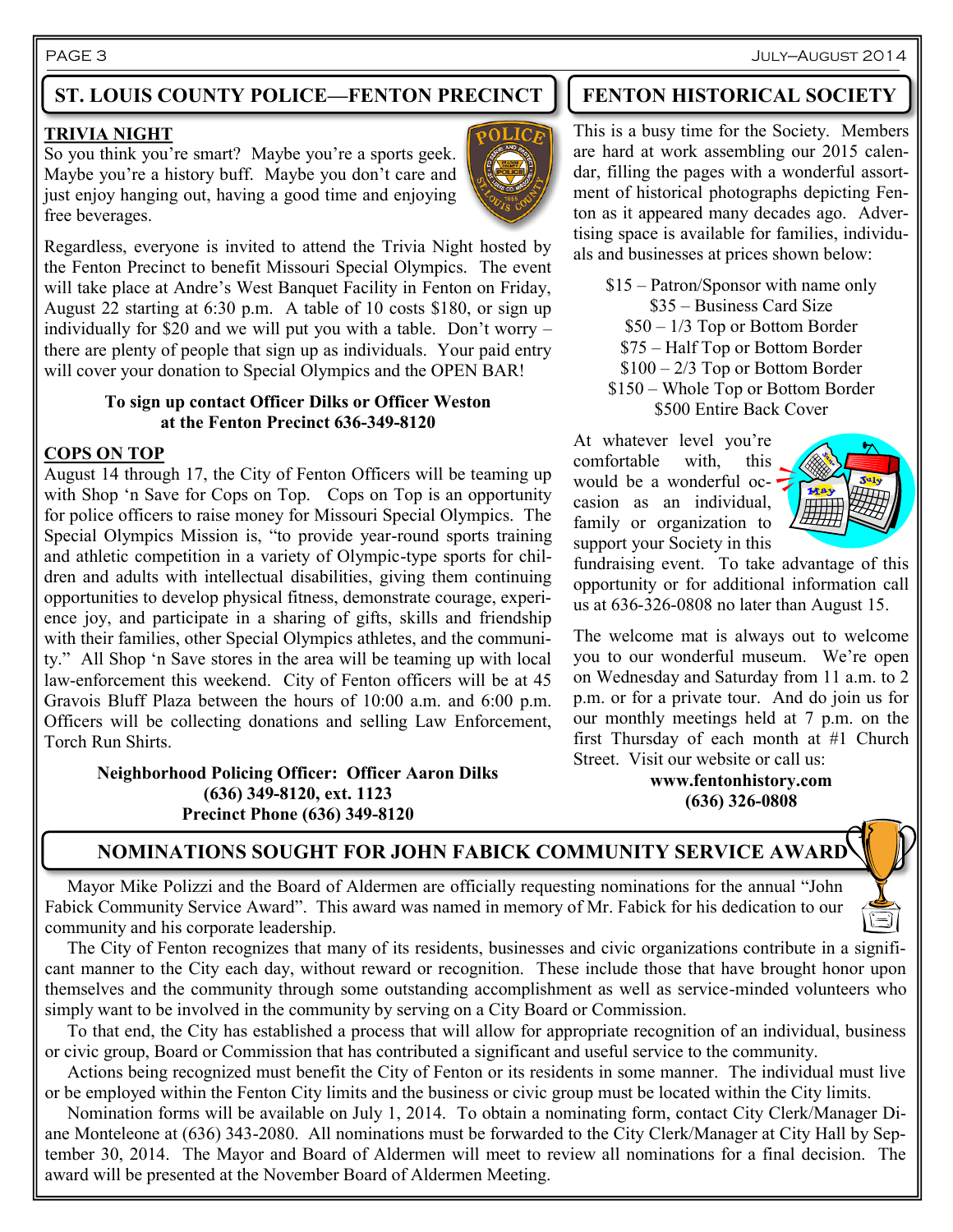# **PARKS & RECREATION HAPPENINGS**



For more information on any of the events/classes listed below, please call **RiverChase at (636) 343-0067** or visit our website, **www.fentonmo.org.**

### **INSTRUCTIONAL SOCCER**

**For ages 3 to 8 (must be age 3 at registration).** Get ready for the Fall Soccer League with our Instructional Soccer Program at Valiant Park. Participants will learn the fundamentals of dribbling, passing, and shooting. Classes will meet on Saturdays for 50 minutes. This is a four (4) week class beginning August 2. Ages 3 to 5 will start at 1:00 p.m. Ages 6 to 8 will start at 2:00 p.m. \$35 for Resident/ Member and \$45 for Non-Resident.

### **YOUTH SOCCER LEAGUES**

Ages 3 to 4, 5 to 6, 7 to 8 coed. This is a seven (7)  $\delta$ game recreational league. Games will be held at Fenton City Park on Saturday mornings and afternoons. No scores or standings will be recorded. Players will



receive a team t-shirt. Last day to register is August 16. Games begin September 6. \$55 for Resident/Member and \$65 for Non-Resident.

*Soccer coaches are needed! Each coach will receive FREE registration credit at end of season.*

# SENIOR LUNCH & BINGO

Wednesday, August 13 at 10:30 a.m.  $\frac{1}{5}$ \$6.50 per person. Chicken and rice for lunch. (RiverChase)



# **FENTON DAYS 2014**

Join in the fun of **Fenton Days 2014 on Saturday, September 6, 2014** in Olde Towne Fenton. There will be music, activities for the kids, games, washers tournament and a spectacular fireworks display! The parade starts at 10:00 a.m. The festival runs 11:00 a.m. to 9:00 p.m. Fireworks at 9:00 p.m. For a complete schedule of all events, visit:

# **www.fentondays.com**

*The Fenton Days 2014 Committee is seeking City of Fenton residents to volunteer.* For more information, please contact the Fenton Days 2014 Committee at (636) 399-2505.

A special "Thank You" to our Founders Day Sponsors for making this Festival possible: Dobb's Tire and Auto, SSM St. Clare Health Center, Maritz, Fabick CAT, Olde Towne Fenton Business Association, Jim Butler Chevrolet, Olde Towne Fenton Pet Hospital, Uni-Group and the Fenton Area Chamber of Commerce.

*No Outside Coolers, Glass or Alcohol Allowed!!!*

# **2014 SOFTBALL SEASON**

Leagues fill up fast! Get your team registered early! Teams can sign up for competitive or recreational. All session start dates are dependent on rain



outs and number of teams in the league. Deadline to register is one (1) week prior to initial session date. For further information on all leagues (spring, summer, fall), please contact RiverChase at (636) 343-0067 or visit www.fentonmo.org for updated league session dates.

# **MEN'S SOFTBALL**

Lighted fields, evening game times of 6:30, 7:30, 8:30, 9:30. This is a 16-game, 8 -week Doubleheader League. Games played Monday through Friday and Sunday afternoon/night. Fee: \$640.

#### **CO-ED SOFTBALL**

Natural light fields, game times start at 6:00 p.m. This is a 14-game, 7-week Doubleheader League. Games played Monday through Friday and Sunday afternoon/ night.

Fee: \$460.

### **WOMEN'S SOFTBALL**

Ten (10) Single Games League. Games played on Tuesday nights. Fee: \$350.

# RIVERCHASE SUMMER HOURS

Throughout the Summer, RiverChase will have extended **SATURDAY** operating hours of 8:00 a.m. to 8:00 p.m. This will continue through Saturday, August 30.

# triathlon traffic warning

**The annual triathlon will be Saturday, August 2.** There will be limited access on the following roads from 6 a.m. to 9 a.m. due to the Fenton Triathlon:

 **Horan Drive — Uthoff Drive Larkin Williams Road — Yarnell**

If you have to travel these areas, please use caution.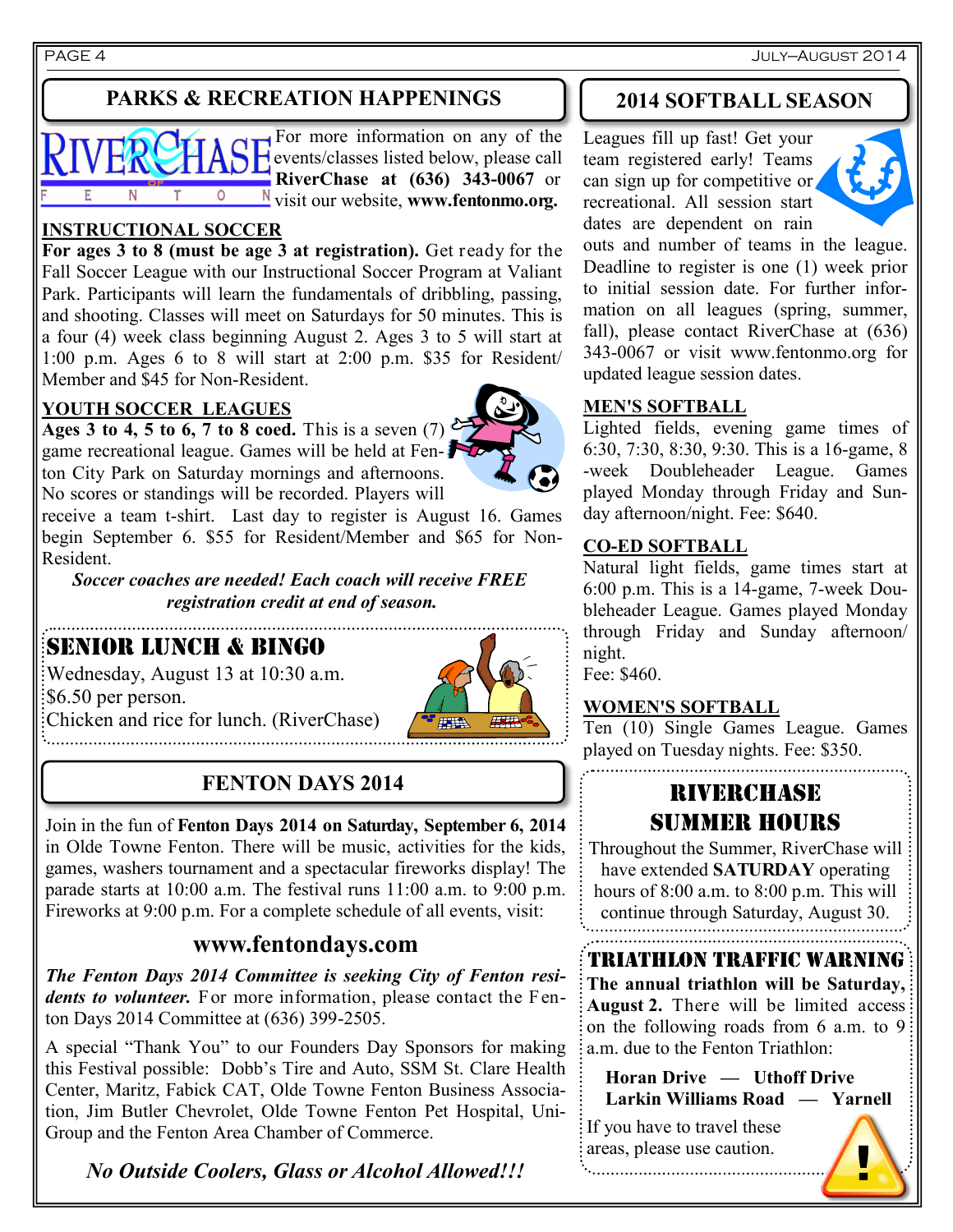#### July—August 2014

### **DECISIONS FROM THE JUNE 26 AND JULY 10, 2014 BOARD OF ALDERMEN MEETINGS**

#### *DECISIONS*

- Approved Site Plan by QuikTrip Corp. for a new convenience store/gas  $\checkmark$ pump canopy at 1923 Bowles Ave.
- Approved Site Plan by Ken Smith representing Altus-Hitzert, LLC for a proposed ext. building modification at 2055 Hitzert Ct. addressed as 2001 Hitzert Ct.
- $\checkmark$  Presented Career Achievement Awards to W. Lucas, D. Schulze, K. Strehle, T. Diven, S. Kuehnle and A. Lawrence.
- $\checkmark$  Approved appointment of Richard Mayhew to the Planning & Zoning Commission with a term exp. 8/2014.
- $\checkmark$  Approved appointment of Gary Fischer as an alt. member to the Board of Adjustment with a term exp. 5/2018.
- Approved Liquor License Renewals; a new Liquor License for Aldi Inc.; Tasting Permits; Temporary Liquor Licenses for St. Paul's Athletic Association's Soccer Tournaments; Amusement Licenses for Swing-A-Round Fun Town; Liquor License for Capone's Southside Cucina.
- Approved the 2014 Capital Plan; and approved the 2013 Audit.
- $\checkmark$  Approved closing LaPalma at San Sebastian during construction of the LaPalma Grated Trough Replacement Project to expedite construction.
- $\checkmark$  Approved CDBG Funds be made avail. to qualified residents until 9/1/2015 and any non-committed funds will be applied to ADA projects.
- Approved job description for Director of Public Works; advertising position of Director of Public Works.
- Approved extension of the existing Short Term Disability Policy for eli- $\checkmark$ gible employees to expire on 6/30/2015.
- Approved Board of Aldermen Committees as submitted.

#### *ORDINANCES*

- **#3426** Amends Section 475.050 (G), Special Uses provided within the "HP-1" Dist. related to Modular or Prefabricated Structures for Temporary Offices/Store Facilities.
- **#3427** Amends Section 466.020 (B), Permitted Uses provided within the "OT-2" District related to Electronic Cigarette Retail Stores.
- **#3428** Amends Section 474.050 (G), Special Uses provided within the "HP-1" District related to ATM Facilities.
- **#3429** Approves Special Use Permit for AT&T to modify an existing Telecommunications Facility at 2092 Corporate 44 Drive.
- **#3430** Approves renewal of Special Use Permit by U.S. Cellular, LLC *RESOLUTIONS* c/o CIS Communications, 605 S. Old Highway 141.
- **#3431** Amends Section 120.180 relating to the appointment of Board Committees. *(Approved 5-3 with Aldermen Maurath, Clauss and Mauller voting Nay.)*
- The amount of solution with Morbark, the form of the parents of a 2013 Louis County in conjunction with Morbark Beever M15R Chipper. *(Approved 7-1 with Alderman Sobey* also for reunification of the C **#3432** Approves Contract with Morbark, Inc. for the purchase of a 2013 *voting Nay.)*
- **#3433** Approves Agreement with R.V. Wagner, Inc. for LaPalma Grated Trough Street Grate Replacement Project.
- **#3434** Approves Contract with Fred Weber, Inc. for the purchase of 1" minus rock to construct the Meramec Greenway Trail Extension.
- **#3435** Approves an Agreement with Archway Foundation Repair, Inc. for Emergency Foundation Repair at City Hall.
- **#3436** Amends Ord. #2791— Financial Policies Manual related to City's Purchasing Policy and Bidding Procedures.
	- **#3437** Approves Property Insurance Plan with Chubb Group of Insurance (Federal Insurance Co.)
- **#3438** Approves Crime, General Liability, Automobile, Workers Compensation and Umbrella Liability Insurance Plan with Travelers Casualty and Surety Company of America.
	- **#3439** Approves Network Security Insurance Plan with Allied World Assurance Co., Inc.
	- **#3440** Approves Public Officials Management and Employment Practices Liability Insurance Plan with Darwin National Assurance Co.
- **#3441** Approves Employee Assistance Program for eligible employees with Magellan Health Services.
- **#3442** Approves Consultant/Services Contract with Springsted Inc. for professional consulting services to assist the City in its consideration of proposed Tax Increment Financing in connection with development of Fenton Logistics Park

- **R-14-01** Authorizes display of Temporary Signs for a Special Event at 754 Gravois Bluffs Boulevard.
- **R-14-02** Opposes any action to eliminate local Governments in St. Louis County in conjunction with any plan for reunification of the City of St. Louis with St. Louis County.

PAGE 5